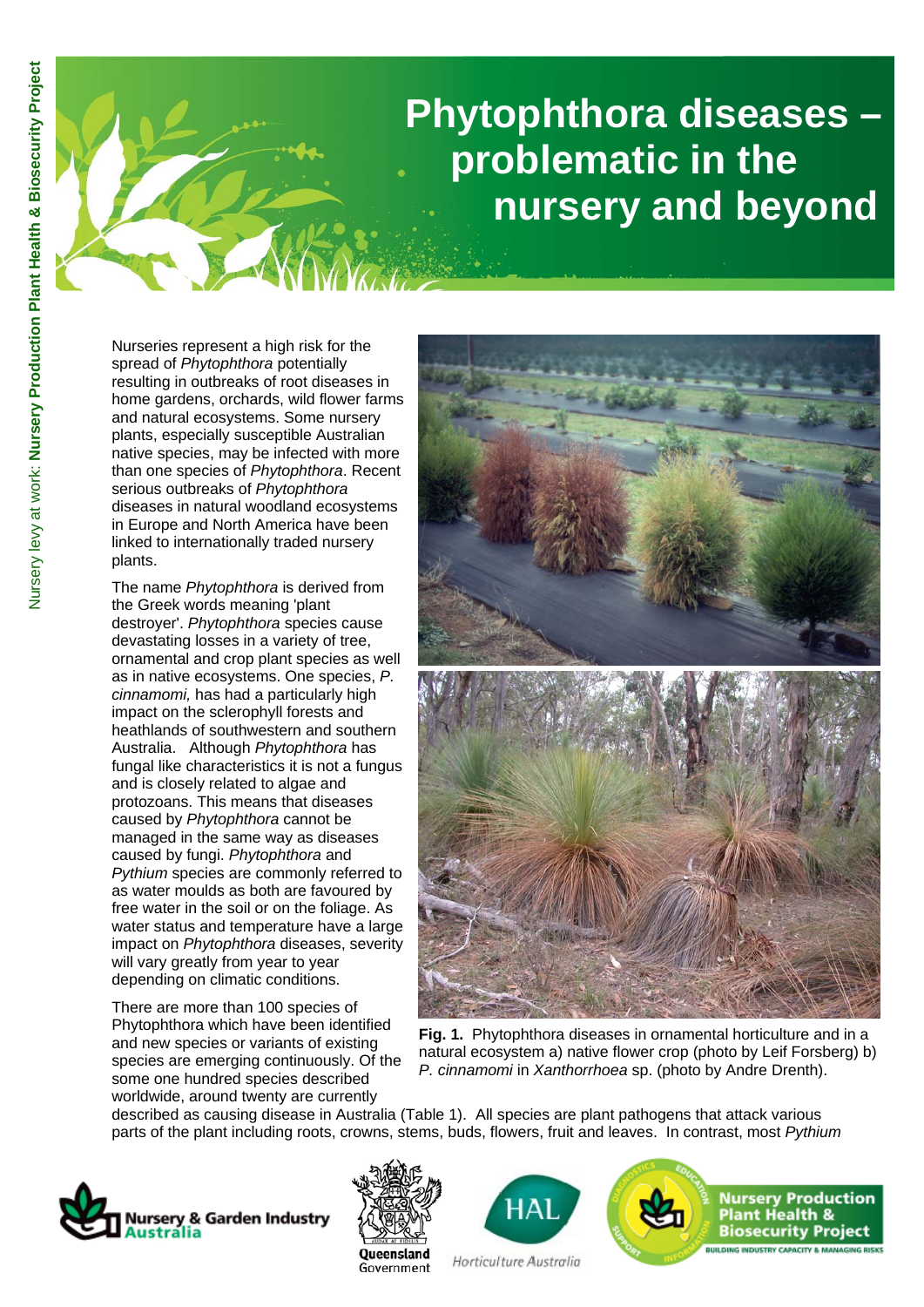species tend to be good saprophytes and opportunistic pathogens; *Phytophthora* is a poor saprophyte.

*Phytophthora* is a soil-borne organism and some species such as *P. palmivora* can also attack the aerial parts of plants causing cankers, foliage blights and fruit rots. Some species such as *P. cinnamomi* attack a wide range of plant species (> 3500) whereas others are confined to a single host species (e.g. *P. fragariae* var. *fragariae*). Other important species have a host range that lies between these two extremes. Some species can cause multiple diseases on the same host. Accurate identification of the species and a clear appreciation of its life cycle are essential for disease management.

## **Life cycle**

The life cycles of *Phytophthora* species are all similar but the disease cycles of their host/pathogen systems are quite diverse. All species are soil-borne pathogens with poor saprophytic ability. They produce microscopic saclike structures (sporangia) from which emerge from 8 to 32 small swimming spores (zoospores). In some species sporangia germinate directly to form a germ tube. Zoospores can swim for minutes or hours and are chemotactically and electrotactically attracted to susceptible plant roots. Two to three days after infecting the root the pathogen can again produce sporangia and produce a second generation of inoculum. This leads to a rapid build up of inoculum which may promote the disease to an epidemic level. The vegetative hyphae can also produce other types of spores. These are the chlamydospores (asexual) and oospores (sexual). These spores have thick walls and allow *Phytophthora* to survive for many months or even years in dry soil or decayed plant material.

Some species of *Phytophthora* are able to infect aboveground parts of the plant by special aerial sporangia. These sporangia are dislodged from plant parts by water, wind, rapid changes in humidity or by vertebrate, invertebrate or mechanical vectors. They are disseminated to neighbouring plants by water splash or spread longer distances by wind driven rain or contaminated vectors.

Zoospores can be spread to new host plants in surface floodwaters. In the nursery they can also be disseminated by splashing water drops and with irrigation water. The most important factor in the spread of *Phytophthora* is human activity either through the movement of infected nursery plants, infected plant material including seed and cuttings or the movement of infested soil or gravel. Animals can also spread *Phytophthora* through ingestion of diseased plant material or by spreading infested soil.

### **Symptoms**

*Phytophthora* species are primary invaders that infect only healthy plant tissue or freshly wounded tissue. They do not infect tissue previously invaded by other



**Fig. 2.** Symptoms of phytophthora on riceflower (root rot – above) and crown and stem rots of foxtail palm (middle) and aloe vera (below) (photos by Leif Forsberg).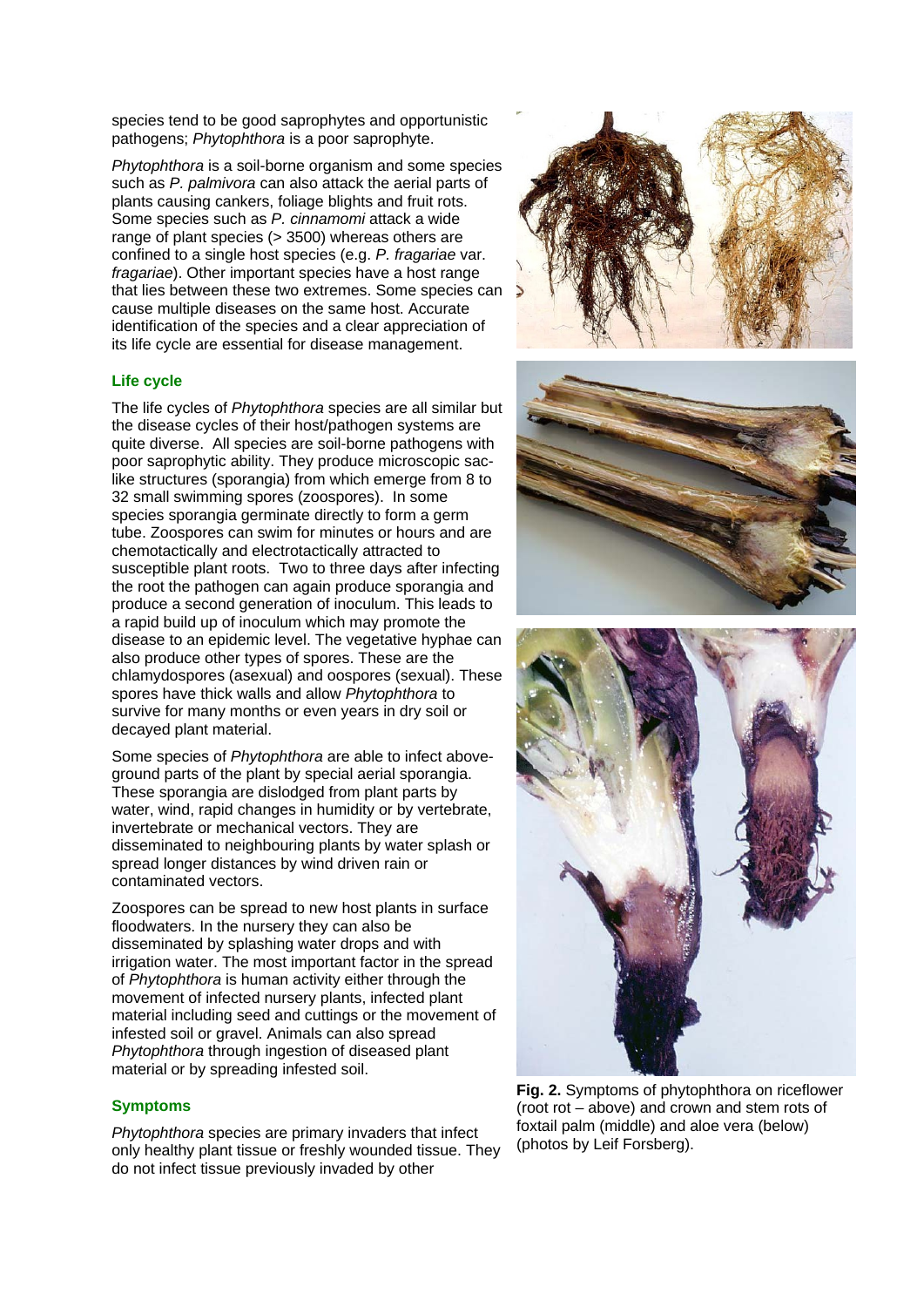microorganisms. Symptoms of *Phytophthora* diseases are variable and often are not distinct from those resulting from other plant pathogens. For example *Cylindrocladium* root rot can easily be misdiagnosed as *Phytophthora* root rot. Confirming the presence of *Phytophthora* will require traditional laboratory culturing and/or molecular diagnosis*.* 

The most common nursery disease is **root rot**  (Fig. 2). Many nurserymen take the root system for granted because it cannot be observed directly, even though a healthy root system is essential for the normal functioning of the aerial parts of the plant. A healthy root system is necessary for the uptake of water and minerals, supplying growth hormones (cytokinins, gibberellins) and converting nitrogen into amino acids for protein synthesis. A healthy root system requires good drainage and root growth is sensitive to the oxygen concentration in the potting medium. Without a healthy root system, plants perform poorly or die.

*Phytophthora* can decay seed or seedlings before they emerge or cause damping-off of young plants. Infection generally starts at the root tip and rapidly involves all below ground parts and the plants fall over. When more mature, plants appear water stressed, chlorotic (yellow) and stunted. The plants may remain wilted even after constant watering. Roots are soft and watersoaked with a brown discolouration. There may be an absence of secondary and tertiary roots. In many hosts infection is confined to the fine feeder roots (avocado), in others (*Banksia*) it invades the larger roots and lower stem.



**Fig. 3.** Phytophthora pseudobulb rot of *Cattleya* orchid (above) and heart rot of bromeliad (below) (photos by Leif Forsberg).

*Phytophthora* is also of extreme importance in the post-nursery phase. Nurseries have an obligation to produce plants free of plant pathogens, not just free of symptoms. Root diseases often have cryptic infection and/or infestation can occur ahead of symptom expression; plants may not show obvious symptoms until after they leave the nursery. Such infections may kill a tree or shrub many years after the plants have left the nursery with great loss to growers and perhaps the environment. Planting diseased nursery stock may also infest a previously clean soil for the foreseeable future.

Other symptoms likely to occur in the nursery include **crown rot** (Fig. 2).This develops at or just below the potting mix level and the infection frequently moves into the lower stem to produce distinct **stem lesions**  (Fig. 3).

Many species of *Phytophthora* can cause **cankers** on the stems of host plants. These are first evident as wet lesions on the bark surface. Bark discolouration, cracks and fissures and an exudation of a red sap will quickly develop. Several *Phytophthora* species cause **leaf blight and twig dieback** (Fig. 4). Leaf blight symptoms first appear as diffuse brown to dark-brown spots or blotches which rapidly turn black resulting in premature leaf fall. Shoot dieback symptoms include blackened shoots, with or without foliage attached (Fig. 3).

#### **Disease management**

It is of paramount importance that production nurseries produce *Phytophthora* free plants. This may be difficult and challenging for some nurseries due to the complex disease cycles of the pathogens with their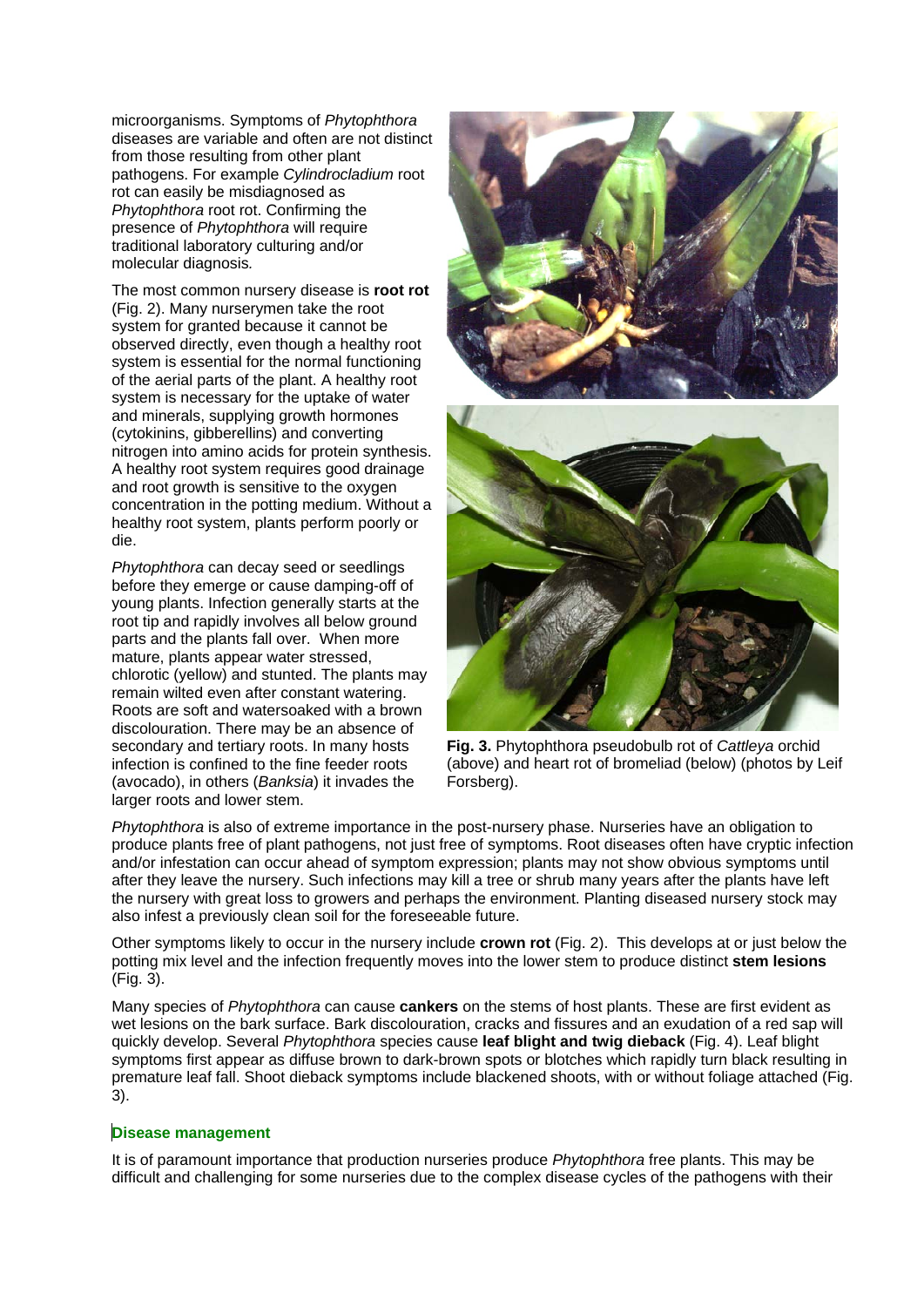diverse spore forms, but it is achievable. Chemicals such as phosphonate and metalaxyl must not be used to achieve this objective. They will reduce disease and improve plant health but they will not eliminate the pathogen. They should only be used as a last resort to help prevent the spread of an existing infestation. If a *Phytophthora* problem persists in the nursery it indicates that there is a major contamination problem which requires urgent attention and not just the frequent applications of chemical. To quote the eminent ornamental and nursery pathologist, the late Professor Ken Baker, when advising growers about nursery pathogens, 'Don't fight 'em, eliminate 'em - temporary suppression with chemicals is not control'. This is particularly relevant when dealing with biosecurity threats.

Pathogen-free nurseries are the key to successful horticulture and managing major quarantine concerns. Careless nursery practices have often resulted in catastrophic losses in the field. Every precaution must be taken to exclude disease from the nursery using soundly proven methods. These include the use of clean potting medium, pathogen- free seed and vegetative material, irrigation water free of water mould pathogens and a strict hygiene system.

- The production nursery should have secure perimeter fencing with controlled access points for machines and vehicles which are decontaminated prior to entry.
- Staff and visitors must walk through two foot baths at the entrance to the growing area. The first foot bath should contain Farmcleanse® (a detergent and decontaminant which kills spores), the second a copper fungicide powder (kills germinating spores and provides residual activity). Provision of disposable shoes is a suitable alternative.
- Do not transfer plants from one nursery to another unless they can be safely quarantined.







**Fig. 4.** Phytophthora leaf blight symptoms of *Aralia* (above and middle) and *Spathphyllum* (below). Photos by Leif Forsberg.

- A potting medium with good drainage and aeration which is disinfested with steam (100° C for 30 minutes) or pasteurised with aerated steam (60° C for 30 minutes, steam is then turned off and air continues to be blown through to cool the media to assist colonisation by beneficial organisms) is required. If it is not possible to sterilize or pasteurise the potting mix make sure all components of the mix are pathogen free. The mix should permit free drainage and adequate aeration (15% of air space after watering). Composted hardwood bark and sawdust in the mix help suppress *Phytophthora.*
- Ideally container grown plants should be held on steel mesh benches at a height of at least 1m above the nursery floor. This minimizes water splash which may contain spores. Zoospores are negatively geotropic (swim upward against gravity) resulting in a high concentration of zoospores just below a surface film which is ideal for dissemination by the rain splash mechanism. The nursery floor should be of bitumen, concrete, gravel or crushed rock and this can regularly be treated with copper fungicides or chlorinated water.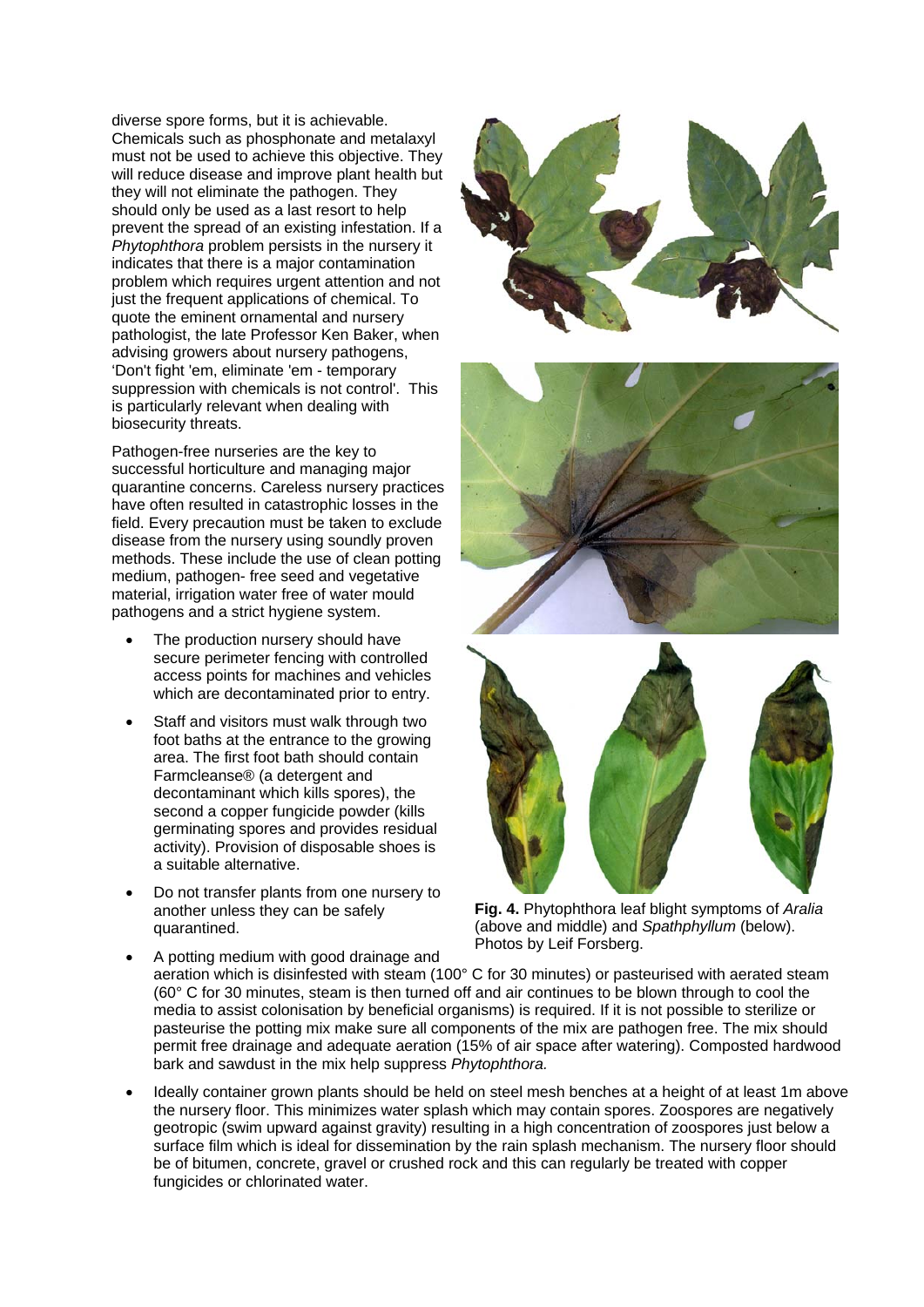- If benches are unavailable place plants on well drained gravel, never on polythene sheets as there will be pooling of water which favours *Phytophthora*.
- Irrigation water should come from a clean reticulated water supply or from deep wells or bores free of surface run-off. Water from rivers, canals and dams is often contaminated with *Phytophthora* and must be disinfested with chlorine. The pH of the water should be adjusted to below 7.0 and after chlorination should result in a minimum chlorine level of 2 micrograms per litre. Manual chlorination is best carried out in an open tank to allow the chlorine to dissipate. In-line filtration (5µm pore size cartridge), chlorine injection and ultraviolet irradiation have also been used to treat water.
- Control the moisture level in the potting medium. Saturated soils will predispose plants to infection.
- The practice of carrying over nursery stock should be avoided as this allows pathogens to persist and even increase in the nursery.
- Diseased plants must be immediately culled and disposed of safely. Keep the whole nursery free of dead plant material.
- All implements used in the nursery must be regularly washed free of soil and decontaminated.
- Some *Phytophthora* species (eg. *P. nicotianae*) can survive in dust. Therefore control dust around the nursery by sealing with bitumen or concrete.
- Remove alternative hosts growing near the nursery. This is important for *Phytophthora*  species that produce deciduous sporangia and infect aerial plant parts.
- Regularly monitor the crop for pests and diseases. This includes examining the young roots for discolouration or rot. If a diseased plant is detected, fast and accurate identification of the causal agent is essential. Remedial action can then be implemented. A complete appreciation of the disease cycle of the host/pathogen system will be invaluable in developing the appropriate remedial action.

## **Phytophthora biosecurity threats**



Fig. 5. Crop hygiene is extremely important for preventing phytophthora. Use of dual footbaths (above) for entry into nursery and raised benches (middle) help keep the nursery clean. Plants growing on the ground with significant amounts of organic matter (below) will increase risk of *Phytophthora* infection. Photos by Leif Forsberg and Tony Cooke.

Plant diseases caused by *Phytophthora* remain an ever increasing threat to agriculture and natural ecosystems. New species or variants of existing species continue to be found. International trade in nursery plants and ornamentals has increased significantly and this increases the risk of these pathogens being brought into Australia. Biosecurity threats include *P. ramorum* which is causing serious and widespread